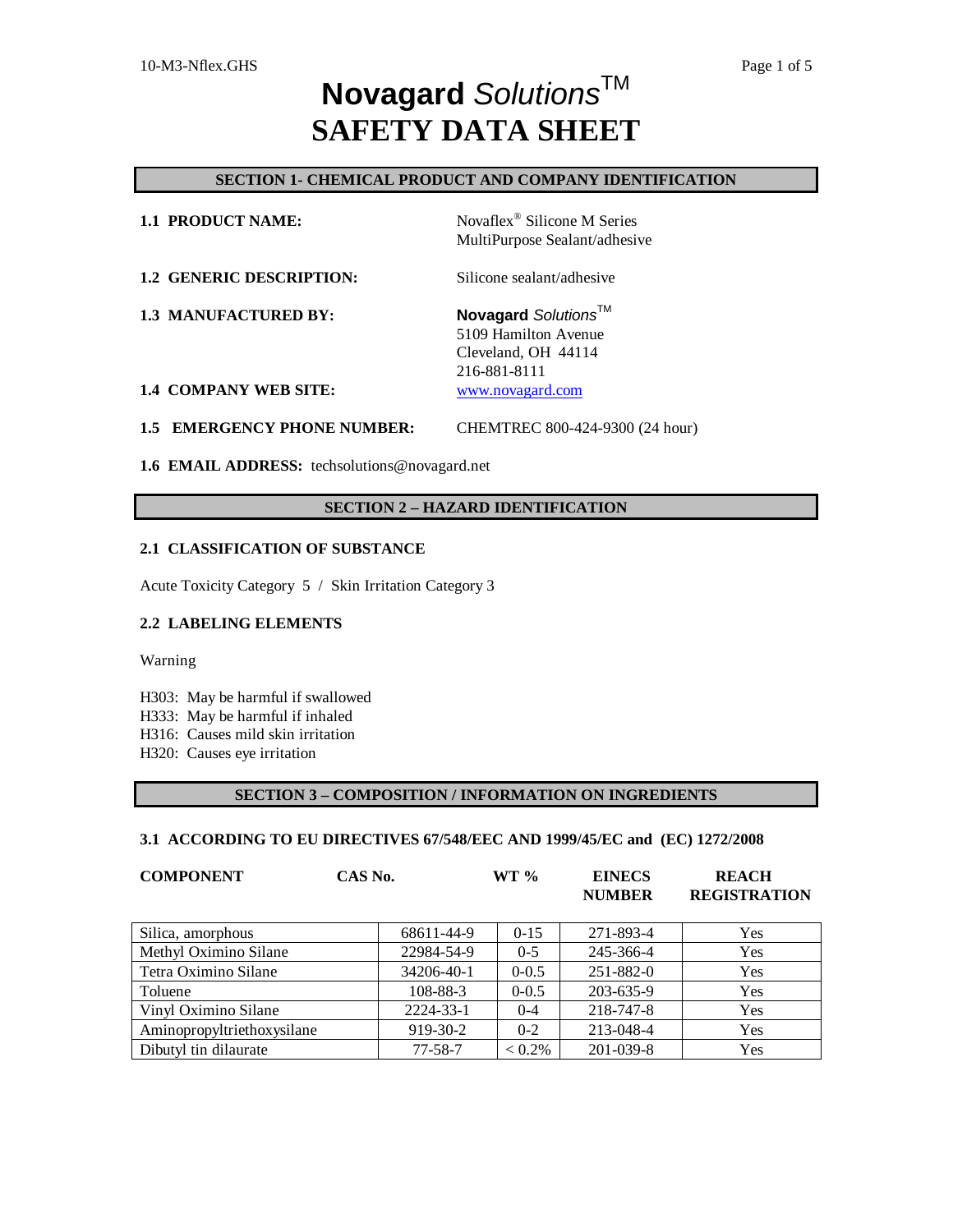## **SECTION 4 - FIRST AID MEASURES**

## **4.1 PRECAUTIONARY STATEMENTS**

- P264: Wash thoroughly after handling
- P312: Call a doctor if you fell unwell
- P332: If skin irritation occurs get medical attention
- P337: If eye irritation persists get medical attention

**Eye:** Contact with the eyes may cause temporary irritation. Flush eyes with copious amounts of water for a minimum of 15 minutes. If chronic irritation develops contact a physician.

- **Skin:** Contact with skin may cause irritation. Wash contacted areas with soap and water.
- **Oral:** If ingested do not induce vomiting. Slowly dilute with 1-2 glasses of water or milk and seek medical attention. Never give anything by mouth to an unconscious person.

#### **SECTION 5 - FIRE FIGHTING MEASURES**

#### **5.1 EXTINGUISHING MEDIA** Water, CO<sub>2</sub>, Dry Chemical, Foam.

**5.2 SPECIAL FIRE FIGHTING PROCEDURES** None

### **5.3 HAZARDOUS DECOMPOSITION PRODUCTS**

This product contains methylpolysiloxanes which can generate formaldehyde at approximately 300° F and above, in atmospheres which contain oxygen. Formaldehyde is a skin and respiratory sensitizer, eye and throat irritant, acute toxicant, and potential cancer hazard.

#### **SECTION 6 - ACCIDENTAL RELEASE MEASURES**

Disposal of collected product, residues and cleanup materials may be governmentally regulated. Observe all applicable local, state and federal waste management regulations. Scrape up and contain for salvage or disposal. Wash all walking surfaces with detergent and water to reduce slipping hazard. Observe all personal and protection equipment recommendations described in Section 5 and 8. Local, state and federal reporting requirements may apply to spills or releases of this matter into the environment. See applicable regulatory compliance information in Section 15.

#### **SECTION 7 - HANDLING AND STORAGE**

**PRECAUTIONS** Keep container closed when not in use. Avoid contact with skin and eyes.

# **SECTION 8 - EXPOSURE CONTROLS/PERSONAL PROTECTION**

# **8.1 ENGINEERING CONTROLS**

Local exhaust: Recommended General ventilation: Recommended Eyewash stations: Recommended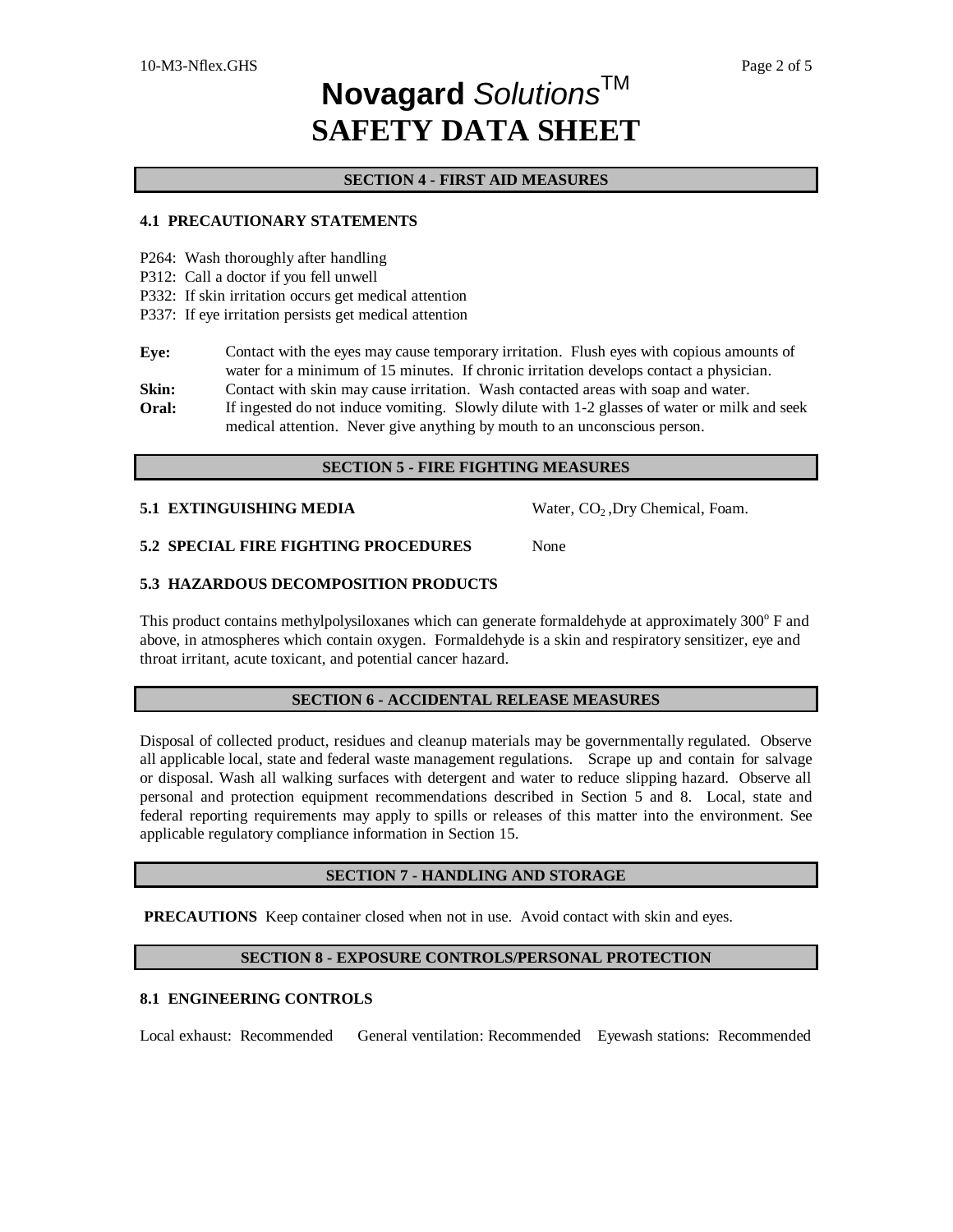# **SECTION 8 - EXPOSURE CONTROLS/PERSONAL PROTECTION (continued)**

# **8.2 PERSONAL PROTECTIVE EQUIPMENT FOR ROUTINE HANDLING**

| <b>Eye Protection:</b>  | Use proper protection - safety glasses as a minimum                                            |
|-------------------------|------------------------------------------------------------------------------------------------|
| <b>Skin Protection:</b> | Wash after any contact. Chemical protective gloves are recommended                             |
| <b>Respiratory</b>      | Not required for properly ventilated areas. If high levels of vapor or mist should accumulate, |
| <b>Protection:</b>      | use NIOSH approved respirator with organic vapor cartridge                                     |

# **8.3 MISCELLANEOUS INFORMATION**

Product evolves methyl ethyl ketoxime (MEKO) when exposed to water or humid air. Provide ventilation during use to control exposure within guidelines (see Section 2) or use respiratory protection. Product evolves alcohol when exposed to water or humid air. Provide ventilation during use to control exposure within Section 2 guidelines. Respiratory protection should be considered for exposures resulting from unusual tasks and/or use in non-ventilated areas.

# **SECTION 9 - PHYSICAL AND CHEMICAL PROPERTIES**

| <b>Flash Point:</b>               | Not Applicable      |                                               |           |
|-----------------------------------|---------------------|-----------------------------------------------|-----------|
| <b>Flammability Limits in Air</b> |                     | Upper - Not Determined Lower - Not Determined |           |
| <b>Physical form</b>              | Hazy liquid         |                                               |           |
| Odor:                             | slight sulfur smell |                                               |           |
| Specific Gravity @25?C:           | 1.00                |                                               |           |
| Boiling Point ( $@ 760$ mm Hg)    | Not applicable      |                                               |           |
| <b>Freezing/melting point</b>     | Not applicable      |                                               |           |
| Vapor pressure:                   | Not applicable      |                                               |           |
| <b>Evaporation rate:</b>          | Not applicable      |                                               |           |
| <b>Volatile content:</b>          | Not applicable      |                                               |           |
| Odor threshold                    | Not applicable      |                                               |           |
| VOC (EPA method 24):              | $<$ 25 gm/l         | <b>Percent Volatile by volume:</b>            | $< 0.5\%$ |
| <b>Solubility in water:</b>       | $< 1.0\%$           |                                               |           |
| Solubility in organic solvent:    | Mineral spirits     |                                               |           |

# **SECTION 10 - STABILITY AND REACTIVITY**

| <b>Chemical stability:</b>             | <b>Stable</b>                                         |
|----------------------------------------|-------------------------------------------------------|
| <b>Hazardous polymerization:</b>       | Will not occur                                        |
| <b>Conditions to avoid:</b>            | None known                                            |
| <b>Materials to avoid:</b>             | None known                                            |
| <b>Conditions to avoid:</b>            | None known                                            |
| <b>Hazardous thermal decomposition</b> |                                                       |
| and combustion by-products:            | Carbon monoxide, carbon dioxide, silicon dioxide, and |
|                                        | formaldehyde                                          |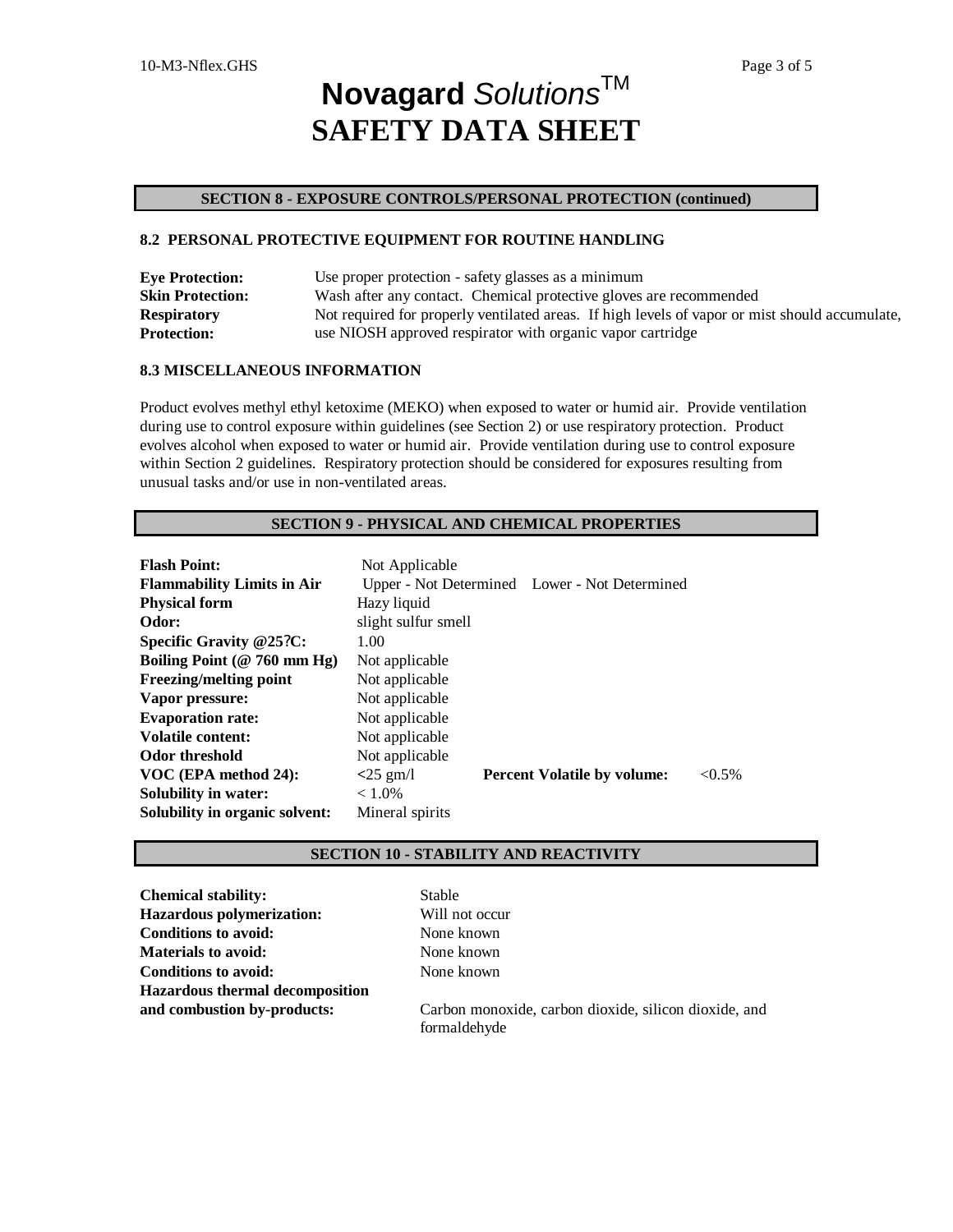# **SECTION 11 - TOXICOLOGICAL INFORMATION**

# **11.1 ACUTE TOXICITY**

| Acute oral LD 50 (rat)      | $>$ 2000 mg/kg (crosslinker component) |
|-----------------------------|----------------------------------------|
| Acute dermal LD50 (rabbit)  | 1000-1800 mg/kg (MEKO)                 |
| Acute Inhalation LC50 (rat) | $>4.8$ mg/l @ 4H time (MEKO            |
| On Contact Eye:             | May irritate eyes                      |
| On Contact with Skin:       | May cause mild skin irritation         |
| On Inhalation:              | Not anticipated during industrial use  |
| Oral:                       | Not anticipated during industrial use  |

#### **11.2 CRONIC TOXICITY**

**Carcinogens:** This product does not contain any ingredients listed by IARC, NTP or OSHA as chemical carcinogens. **Teratogens:** None known **Mutagens:** None known **Reproductive Toxins:** None known

# **SECTION 12 - ECOLOGICAL INFORMATION**

#### **12.1 ECOTOXICITY EFFECTS**

Mixture is not toxic to aquatic organisms.

#### **12.2 PERSISTANCE AND DEGRADABILITY**

Solid material that is insoluble in water. The products of degradation are less toxic than the product itself.

## **12.3 BIOACCUMULATION**

No bioaccumulation data is available

#### **SECTION 13 - DISPOSAL CONSIDERATIONS**

Disposal method: Disposal should be made in accordance with federal, state and local regulations.

#### **SECTION 14 - TRANSPORTATION INFORMATION**

Not Regulated for domestic transport

| DOT shipping name: | None | DOT hazard class: | None |
|--------------------|------|-------------------|------|
| DOT labels:        | None | UN/NA number:     | None |